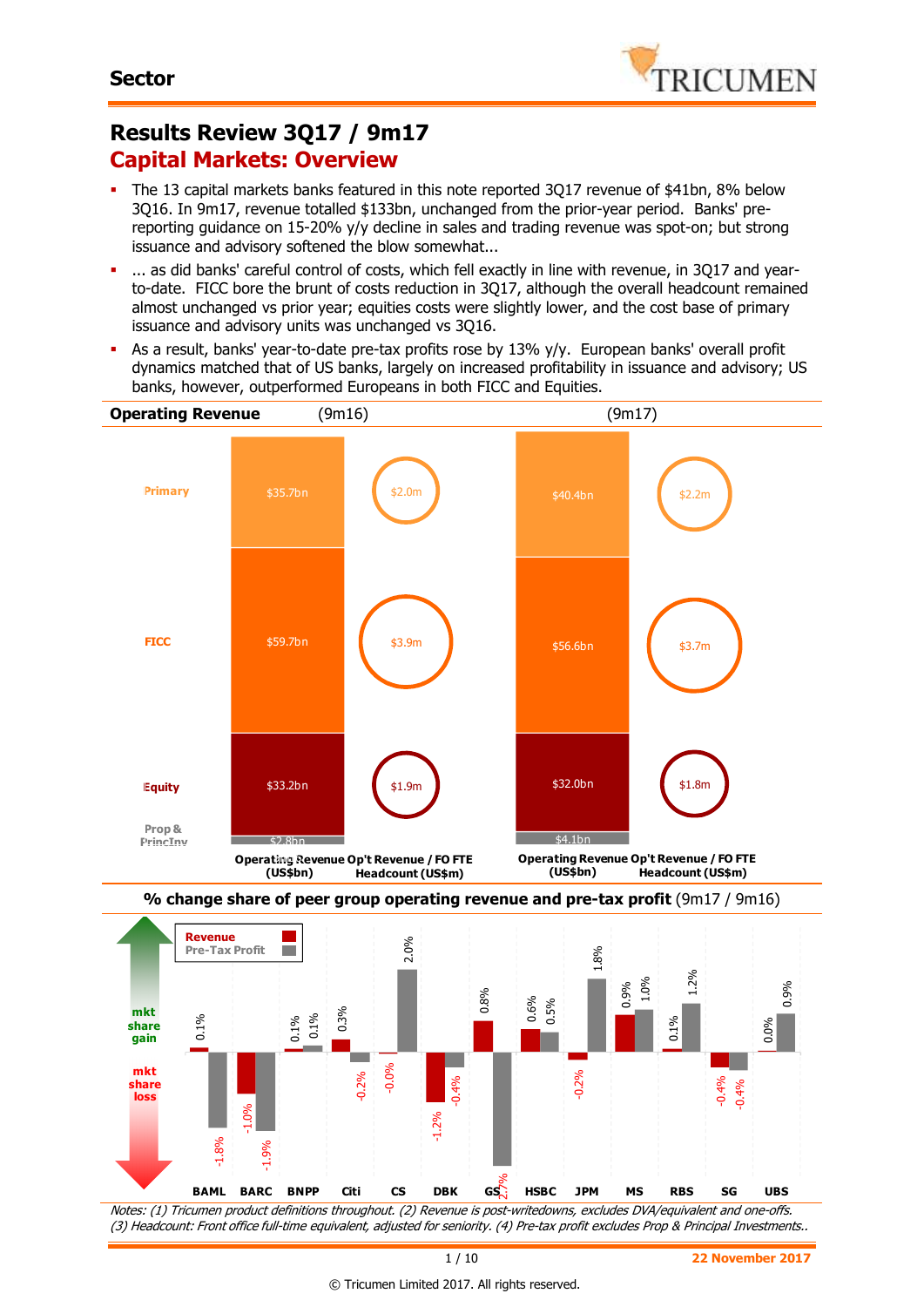

# **Capital Markets** (cont.)**: Primary issuance & Advisory**

- In DCM, bond fees declined relative to 2Q17, making the 9m17 a lacklustre period overall. Highyield bonds, however, surged vs 9m16, especially in the US. There are dangers on the horizon, especially in Europe. Driven by central banks' distorting influence, benchmark HY bond yields fell below 2% in Nov-17 (down from 5%+ in early 2016, when ECB started buying corporate bonds) and the proportion of lowest-rated issues surged in 3Q17. Securitisation fees collected by the banks in this reported surged in 9m17 y/y, despite a notable slowdown in 3Q17.
- The ECM market remained strong in 3Q17 banks in this report grew fees by 6% y/y supported by a boom in IPOs (global volumes up 50% y/y vs 9m16) - and healthy APO market, especially in telcos and media. EMEA and Japan posted the strongest growth in overall ECM fees.
- Despite a slight decline in fees in 3Q17, M&A/Advisory remained strong: 'our' banks' fees grew by 13% y/y, with the US banks accounting for the lion's share of this growth. The European M&A activity surged in 9m17 - the region is headed for the second-most active year ever - picking up the slack from the (relative) weakness in the US, where margins are under severe pressure.



© Tricumen Limited 2017. All rights reserved.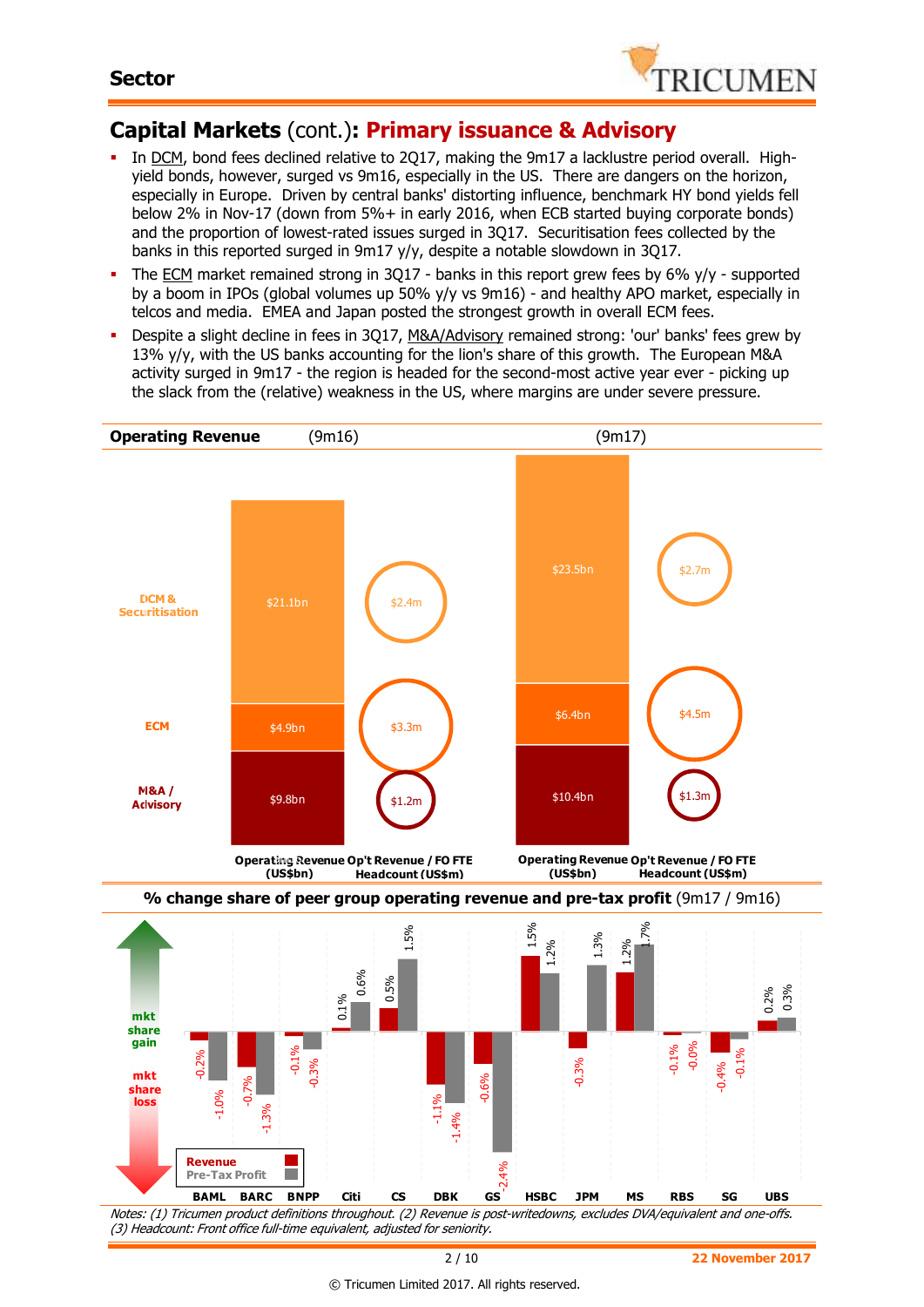

# **Capital Markets** (cont.)**: FICC**

- $EX$  suffered a sharp y/y drop in 3Q17. Among the highlights: strength in swap markets was offset by a fall in spot trading, especially USD/EUR trading volumes; and APAC markets facilitated modest growth in Singapore and Hong Kong.
- In rates, short-end trading was reasonably resilient in 3Q17, as was trading in USTs and other govies. Elsewhere, though, client demand for swaps was weak; and APAC suffered from weakness in both short-end and repo trading. Swap trading seems to be moving to centrally cleared venues.
- On 9m17 basis, credit revenues actually rose, albeit by so little that it could be explained away by the exchange rates applied; in 3Q17, almost every bank in this report highlighted weak product revenues. The demand for European corporate bond trading declined by over  $10\%$  y/y. This was offset by (relatively) strong HG and HY trading in the US. However, relative to 3Q16, margins were under pressure, continuing their decline both in the US and Europe. Emerging Asia softened relative to 3Q16. Currently, only Goldman Sachs and Citi are looking to (selectively) hire in credit.
- Unsurprisingly, commodities revenue extended the sharp downward trend in 3Q17. The 9m17 revenue totalled \$2.3bn, 35% below 9m16.



Notes: (1) Tricumen product definitions throughout. (2) Revenue is post-writedowns, excludes DVA/equivalent and one-offs. (3) Headcount: Front office full-time equivalent, adjusted for seniority. (4) Pre-tax profit excludes Prop & Principal Investments.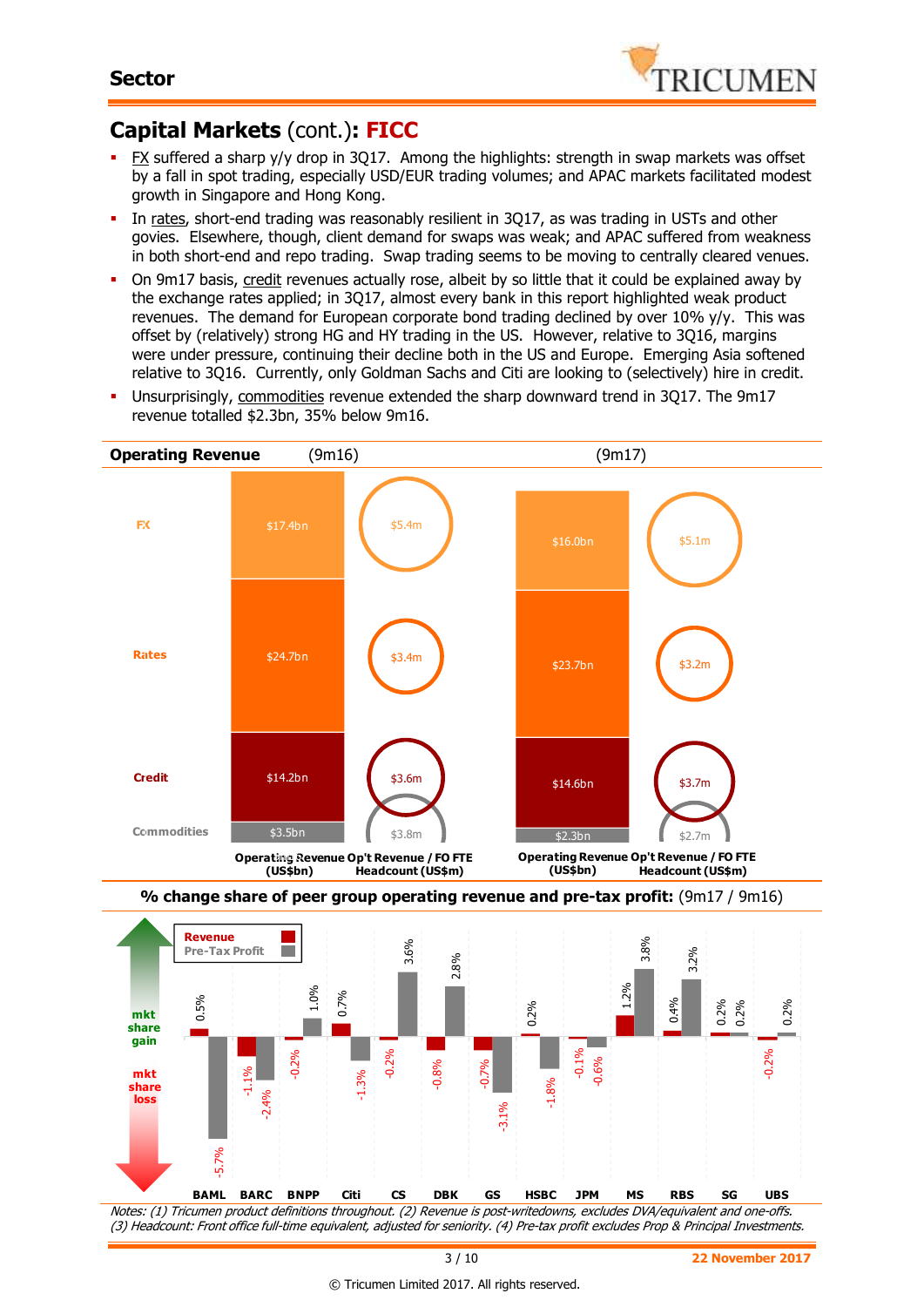

# **Capital Markets** (cont.)**: Equities**

- Cash equity proved more resilient than expected in 3Q17 but those expectations were low indeed. In the US, high touch trading was impacted harder than electronic markets. In Europe, high touch markets strengthened and the OTC market jumped relative to 3Q16.
- **Equity derivatives offered a mixed picture: weak flow performance was partially offset by strong** structured revenues. Delta 1 trading declined.
- In prime services, hedge fund AuM continued to grow, with end-3Q17 balances 12% ahead of the prior-year period. Securities lending activity, however, was significantly below the previous year.



Notes: (1) Tricumen product definitions throughout. (2) Revenue is post-writedowns, excludes DVA/equivalent and one-offs. (3) Headcount: Front office full-time equivalent, adjusted for seniority. (4) Pre-tax profit excludes Prop & Principal Investments.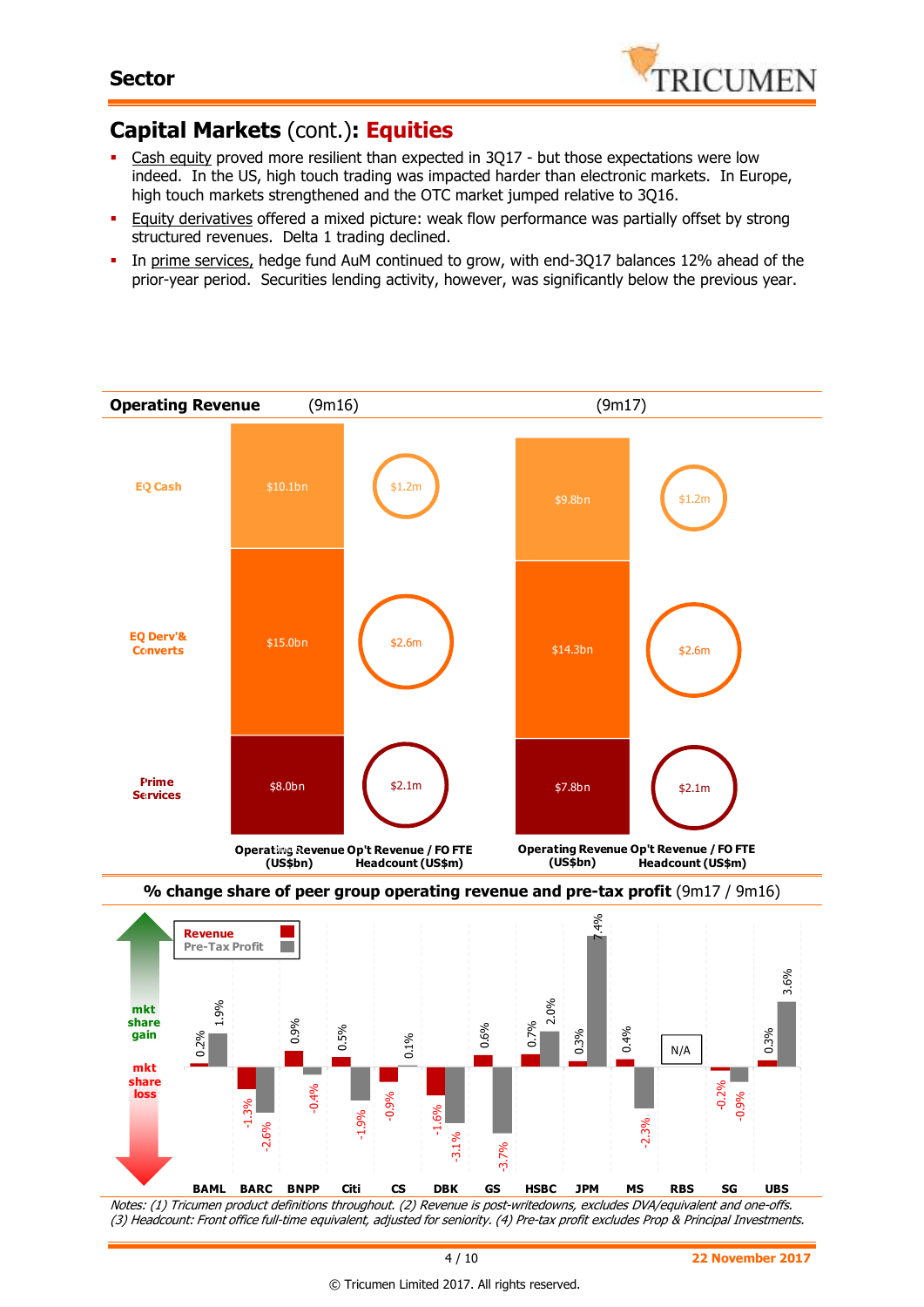

# **Commercial/Transaction Banking**

- In the US, after steadily growing since mid-2016, the volume of new commercial banking loans levelled out in 3Q17. Margins flattened, remaining the same as the previous quarter. In Europe, demand for commercial loans strengthened, especially in France; across the EU countries, margins varied greatly but were in aggregate below 3Q16 levels.
- In treasury services, payment volumes continued to grow year-on-year, though at a much slower pace than was the case in 1H17. Trade finance activity remained constrained, with markets falling again slightly. Regionally, Europe posted the strongest growth, followed by the Americas and then APAC.



(3) Headcount: Front office full-time equivalent, adjusted for seniority. (4) In-scope: Large Cap/MNC and Mid-Cap/SMEs.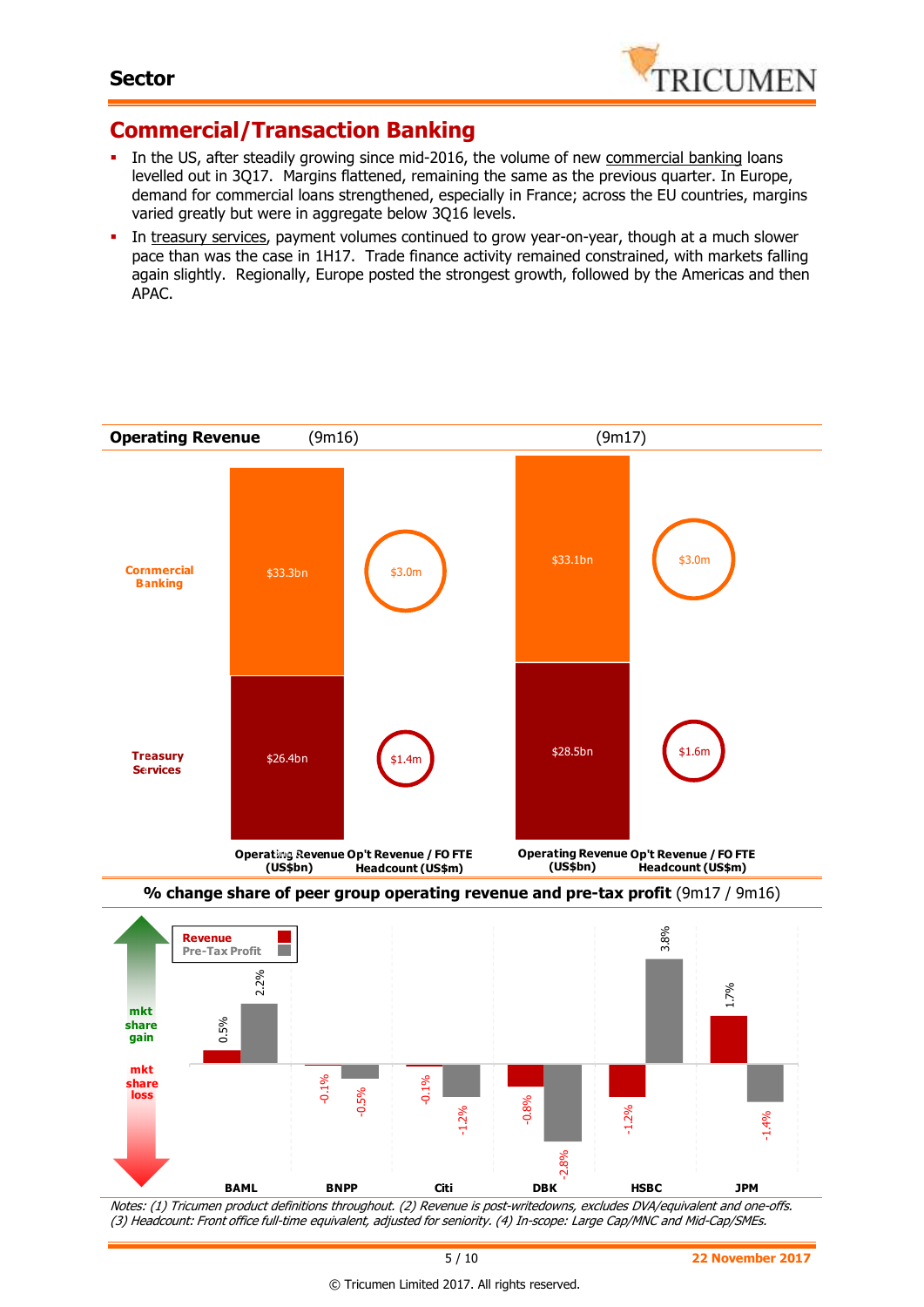

### **Wealth Management**

- The six banks in this note reported 9m17 revenue of US\$27bn, 7% ahead of the prior-year period, with all four major revenue streams advancing at a healthy clip. Despite the continued and acknowledged industry-wide pressure on margins, banks' combined 9m17 pre-tax profit jumped by 20% y/y.
- Banks' hiring in APAC continues, but there are signs of slowdown, largely as the result of increased competition for talent. Among the banks mentioned included in this report, UBS and J.P.Morgan are taking the long view. UBS (with just over 1,000 client advisors, most of whom focus on UHNWs) is finding talent outside of the private banking industry, then trains them internally; it targets c.250. Similarly, J.P.Morgan favours training and promoting internal talent; the bank's endtarget is c.600 regional staff, in small steps. Credit Suisse, by contrast, visibly scaled down the extent of its regional ambition. Finally, Citi and Morgan Stanley made no change to their hiring targets, but plan to hire far less than others.



Notes: (1) Tricumen product definitions throughout. (2) Revenue is post-writedowns, excludes DVA/equivalent and one-offs. (3) Headcount: Front office full-time equivalent, adjusted for seniority.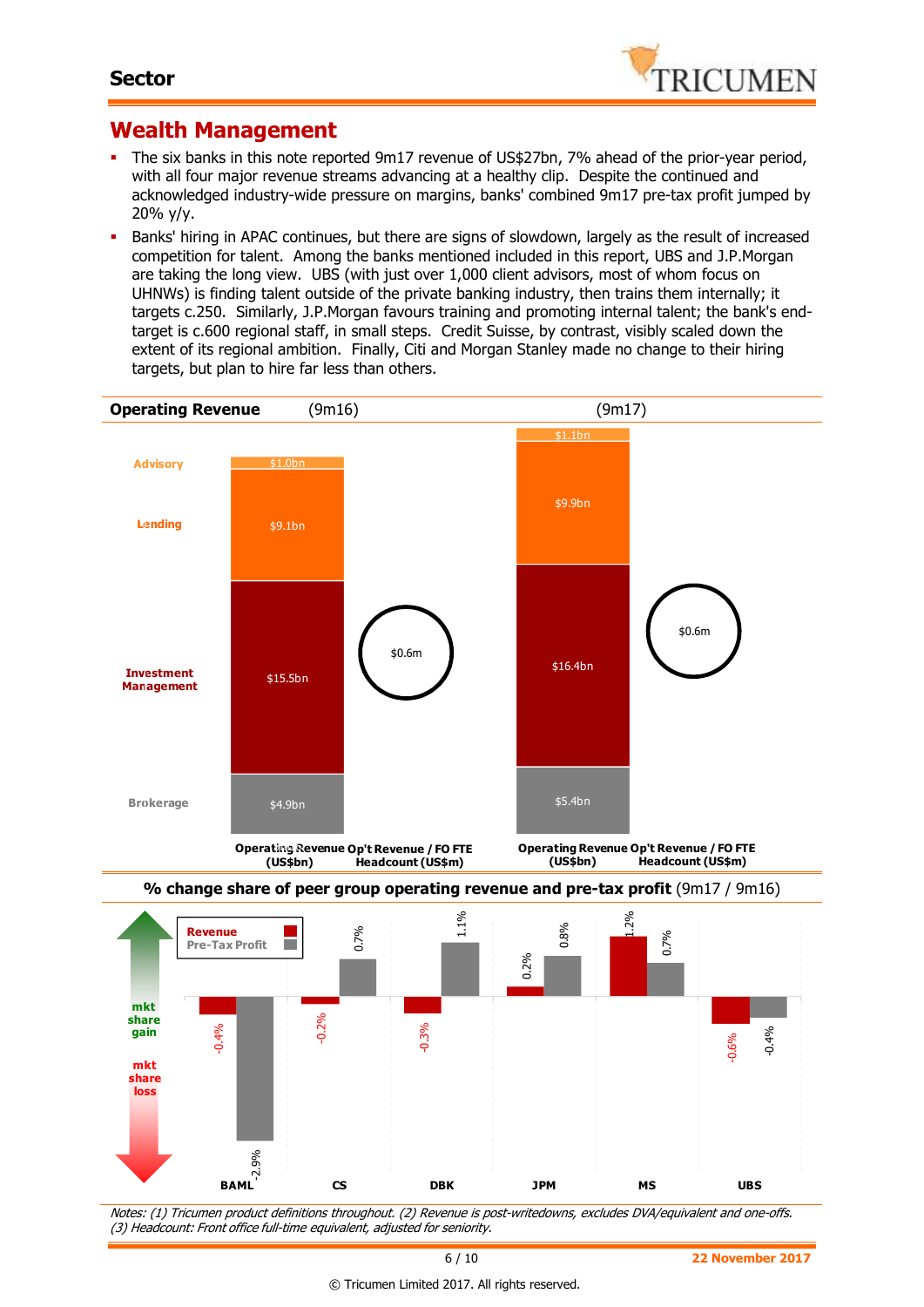

# **Revenue dynamics**

### 9m17 / 9m16 (Operating revenue, % change, US\$, Global Level 1)

|                                         | <b>BAML</b> | <b>BARC</b> | <b>BNPP</b> | Citi | <b>CS</b>     | <b>DBK</b> | GS  | <b>HSBC</b> | <b>JPM</b> | <b>MS</b> | <b>RBS</b> | SG  | <b>UBS</b> | Top 25% | Bottom 25% |
|-----------------------------------------|-------------|-------------|-------------|------|---------------|------------|-----|-------------|------------|-----------|------------|-----|------------|---------|------------|
| <b>Capital Markets</b>                  | ⇧           | ⇩           | ⇨           | ⇨    | ⊕             | ⊕          | ⇨   | ⇧           | ⊕          | ෑ         | ⇨          | ⇩   | ⊕          | $+7%$   | $-0%$      |
| Primary                                 | ⇨           | ⇩           | ⇩           | ⇨    | ✿             | ⇩          | ⇩   | N/M         | ⇨          | €         | ⇩          | ⇩   | ✿          | $+15%$  | $+2%$      |
| <b>DCM Bonds</b>                        | ⇧           | ⊕           | ⇩           | ⇧    | ⊕             | ⇩          | ⇨   | N/M         | ⇨          | ⇧         | ⇨          | ⇩   | ⇩          | $+15%$  | $-2%$      |
| <b>DCM Loans</b>                        | 仆           | ⇩           | ⇩           | ⇨    | ⇑             | ⇨          | ⇑   | N/M         | ⇨          | N/M       | ⇩          | ⇩   | ⇩          | $+25%$  | $+7%$      |
| Securitisation                          | ⇩           | ⇩           | ⇧           | ⇩    | ⇧             | ⇩          | ⇨   | ⇨           | ⇨          | ⇨         | ⇩          | ⇧   | ⇩          | $+3%$   | $-15%$     |
| <b>ECM</b>                              | ⇩           | ⇨           | ⇨           | ⇧    | ⇨             | ⇩          | ⇩   | ⇩           | ⇩          | ⇧         | N/M        | ⇩   | ⇧          | $+53%$  | $+8%$      |
| M&A / Advisory                          | ⇧           | ⇩           | ⇨           | ⇧    | ⇨             | ⇩          | ⇨   | ⇩           | ⇩          | ⇩         | N/M        | ⇩   | ⇧          | $+9%$   | $+1%$      |
| Sales & Trading                         | ⇨           | ⇩           | ⇧           | ⇨    | ⇩             | ⇩          | ⇨   | ⇨           | ⇩          | ⇧         | ⇧          | ⇩   | ⇩          | $+0%$   | $-7%$      |
| <b>FX</b>                               | ⇑           | ⇩           | ⇨           | ⇨    | ⊕             | ⇨          | ⇩   | ⇩           | ⇨          | ⇧         | ⇩          | ⇑   | ⊕          | $-0%$   | $-15%$     |
| Rates                                   | ⇩           | ⇩           | ⇧           | ⇨    | ⇩             | ⇩          | ⇧   | ⇨           | ⇩          | ⇧         | ⇨          | ⇩   | ⇨          | $+11%$  | $-13%$     |
| Credit                                  | ⇨           | ⇩           | ⇩           | ⇨    | 슙             | ⇩          | ⇩   | ⇨           | ⇩          | ⇧         | ⇧          | ⇨   | ⇩          | $+30%$  | $-5%$      |
| Commodities                             | ⇨           | ⇩           | ⇨           | ⇨    | ⇩             | ⇩          | ⇩   | ⇧           | ⇩          | ⇩         | N/M        | ⇑   | ⇧          | $-12%$  | $-46%$     |
| EQ Cash                                 | ⇩           | ⇑           | ⇩           | ⇨    | ⇨             | ⇩          | ⇧   | ⇧           | ⇩          | ⇨         | N/M        | ⇩   | ⇩          | $+2%$   | $-7%$      |
| EQ Derv & Converts                      | ⇩           | ⇩           | ⇧           | ⇨    | ⇩             | ⇩          | ⇨   | ⇑           | ⇩          | ⇨         | N/M        | ⇩   | ⇮          | $+7%$   | $-14%$     |
| <b>Prime Services</b>                   | ⇨           | ⇩           | ⇧           | ⇨    | ⇩             | ⊕          | ⇩   | ⇑           | ⇧          | ⇩         | N/M        | ⇨   | ⊕          | $+5%$   | $-4%$      |
| Prop Trading                            | N/M         | N/M         | ⇨           | N/M  | п<br>л        | N/M        | ⇑   | N/M         | ⇨          | N/M       | N/M        | ⇩   | N/M        | $+18%$  | $-24%$     |
| <b>Principal Investments</b>            | N/M         | N/M         | N/M         | N/M  | Л             | ⇩          | ⇧   | ⇨           | N/M        | ⇨         | N/M        | N/M | N/M        | $+48%$  | $-4%$      |
| <b>Commercial / Transaction Banking</b> | 仐           | N/M         | ⇨           | ⇨    | N/M           | ⇩          | N/M | ⊕           | ✿          | N/M       | N/M        | N/M | N/M        | $+5%$   | $-2%$      |
| Commercial Banking                      | ⇨           | N/M         | 母           | ⇨    | N/M           | ⇩          | N/M | ⇩           | ⇑          | N/M       | N/M        | N/M | N/M        | $+2%$   | $-4%$      |
| <b>Treasury Services</b>                | ⇧           | N/M         | ⇧           | ⇨    | N/M           | ⊕          | N/M | ⇨           | ⇧          | N/M       | N/M        | N/M | N/M        | $+11%$  | $+7%$      |
| <b>Wealth Management</b>                | ⊕           | N/M         | N/M         | N/M  | л             | ⇨          | N/M | N/M         | €          | ⇧         | N/M        | N/M | ⇨          | $+8%$   | $+5%$      |
| Advisory                                | ⊕           | N/M         | N/M         | N/M  | 仐             | ⇧          | N/M | N/M         | ⊕          | ⇧         | N/M        | N/M | 企          | $+9%$   | $+0%$      |
| Lending                                 | ⇨           | N/M         | N/M         | N/M  | $\Rightarrow$ | ⊕          | N/M | N/M         | €          | ⇧         | N/M        | N/M | ⇨          | $+11%$  | $+6%$      |
| <b>Investment Management</b>            | ⇨           | N/M         | N/M         | N/M  |               | ⊕          | N/M | N/M         | ⇧          | ⇧         | N/M        | N/M | ✿          | $+8%$   | $+4%$      |
| Brokerage                               | ⇨           | N/M         | N/M         | N/M  | J             | N/M        | N/M | N/M         | ⇨          | ⇩         | N/M        | N/M | ⇮          | $+3%$   | $-3%$      |

#### **3Q17 / 3Q16** (Operating revenue, % change, US\$, Global Level 1)

|                                         | <b>BAML</b>   | <b>BARC</b> | <b>BNPP</b> | Citi          | <b>CS</b>     | <b>DBK</b>    | GS  | <b>HSBC</b>   | <b>JPM</b> | <b>MS</b>     | <b>RBS</b> | SG            | <b>UBS</b>    | Top 25% | Bottom 25% |
|-----------------------------------------|---------------|-------------|-------------|---------------|---------------|---------------|-----|---------------|------------|---------------|------------|---------------|---------------|---------|------------|
| <b>Capital Markets</b>                  | $\Rightarrow$ | ⊕           | ⊕           | $\Rightarrow$ | $\Rightarrow$ | ⊕             | ⇧   | ⇑             | ⇩          | $\Rightarrow$ | ⊕          | ⇩             | 合             | $-2%$   | $-18%$     |
| Primary                                 | ⇩             | ⇩           | ⇧           | ₿             | ⇨             | ⇩             | ⇧   | N/M           | ⊕          | $\Rightarrow$ | ⇩          | ⇩             | ⇧             | $+15%$  | $-4%$      |
| <b>DCM Bonds</b>                        | ⇑             | ⇩           | ⇧           | ⇨             | ⇩             | ⇩             | ⇑   | N/M           | ⇩          | ⇨             | ⊕          | ⇩             | $\Rightarrow$ | $+10%$  | $-7%$      |
| <b>DCM Loans</b>                        | ⇨             | ⇨           | ⇧           | ⇨             | ⇩             | ⇧             | ⇧   | N/M           | ⊕          | N/M           | ⇩          | ⇩             | ⇩             | $+31%$  | $+6%$      |
| Securitisation                          | ⇩             | ⇩           | ⇧           | ⇩             | ⇧             | ⇩             | ⊕   | ⇧             | ⇨          | ⇨             | ⇨          | $\Rightarrow$ | ⊕             | $+5%$   | $-31%$     |
| <b>ECM</b>                              | ⇩             | ⇨           | ⇩           | 合             | ⇩             | ⇩             | ⇩   | ⇨             | ⇩          | ⇧             | N/M        | ⇨             | 合             | $+10%$  | $-12%$     |
| M&A / Advisory                          | ⇧             | ⇩           | ⇧           | ⇩             | ⇨             | ⇩             | ⇑   | ⇩             | ⇧          | ⇩             | N/M        | ⇩             | ⇨             | $+14%$  | $+3%$      |
| Sales & Trading                         | ⇨             | ⇩           | ⇩           | ⇧             | ⇧             | ⇩             | ⇨   | ⇧             | ⊕          | ⇨             | ⊕          | ⇩             | ⇨             | $-8%$   | $-20%$     |
| <b>FX</b>                               | ⇧             | ⇩           | ⇩           | ⇨             | ⇩             | ⇩             | ⇨   | ⇨             | ⇧          | ⇧             | ⇩          | ⇨             | ⊕             | $-8%$   | $-18%$     |
| Rates                                   | ⇩             | ⇩           | ⇩           | $\Rightarrow$ | ⇨             | ⇩             | ⇨   | ⇧             | ⇩          | ⇧             | ⇩          | $\Rightarrow$ | 合             | $-12%$  | $-26%$     |
| Credit                                  | ⇨             | ⇩           | ⇩           | $\Rightarrow$ | ⇧             | ⇩             | ⇩   | $\Rightarrow$ | ⇩          | ⇨             | ⇧          | ⇧             | ⊕             | $-12%$  | $-30%$     |
| Commodities                             | ⇨             | ⇩           | ⇩           | $\Rightarrow$ | ⇩             | ⇩             | ⇨   | ⇧             | ⇩          | ⇩             | N/M        | ⇧             | ⇧             | $-11%$  | $-52%$     |
| EQ Cash                                 | ⇩             | ⇑           | ⇩           | $\Rightarrow$ | ⇧             | ⇨             | ⇑   | J             | ⇩          | $\Rightarrow$ | N/M        | ⇩             | ⊕             | $+21%$  | $-3%$      |
| EQ Derv & Converts                      | ⇨             | ⇩           | ⇨           | 合             | U             | ⇩             | ⇨   | ⇑             | ⇩          | ⇩             | N/M        | ⇩             | ⇧             | $+5%$   | $-20%$     |
| <b>Prime Services</b>                   | ⇑             | ⇩           | ⇩           | ⇨             | ⇑             | ⊕             | J   | ⇧             | ⇨          | ⊕             | N/M        | ⇨             | ⊕             | $+8%$   | $-3%$      |
| Prop Trading                            | N/M           | N/M         | ⇩           | N/M           | ⇨             | N/M           | ⇨   | N/M           | ⇑          | N/M           | N/M        | ⇩             | N/M           | $+4%$   | $-12%$     |
| <b>Principal Investments</b>            | N/M           | N/M         | N/M         | N/M           | 合             | N/M           | ⇨   | л             | N/M        | ⊕             | N/M        | N/M           | N/M           | $+267%$ | $+32%$     |
| <b>Commercial / Transaction Banking</b> | ⇑             | N/M         | 母           | $\Rightarrow$ | N/M           | ⇨             | N/M | ⇩             | ⇑          | N/M           | N/M        | N/M           | N/M           | $+12%$  | $-5%$      |
| Commercial Banking                      | ⇑             | N/M         | ⇨           | ⇨             | N/M           | ⇨             | N/M | ⇩             | ⇑          | N/M           | N/M        | N/M           | N/M           | $+7%$   | $-8%$      |
| <b>Treasury Services</b>                | ⇧             | N/M         | ⇑           | $\Rightarrow$ | N/M           | $\Rightarrow$ | N/M | ⊕             | ⇑          | N/M           | N/M        | N/M           | N/M           | $+25%$  | $-6%$      |
| <b>Wealth Management</b>                | ⇮             | N/M         | N/M         | N/M           | ⊕             | ┺             | N/M | N/M           | ⇑          | ✿             | N/M        | N/M           | ⇧             | $+7%$   | $-4%$      |
| Advisory                                | ⇨             | N/M         | N/M         | N/M           | 仐             | ⇩             | N/M | N/M           | ⊕          | ⇨             | N/M        | N/M           | 合             | $+1%$   | $-18%$     |
| Lending                                 | ⇑             | N/M         | N/M         | N/M           | ⇨             | ⊕             | N/M | N/M           | ⇑          | ⇑             | N/M        | N/M           | ⇧             | $+13%$  | $+6%$      |
| <b>Investment Management</b>            | ⇨             | N/M         | N/M         | N/M           | ⇧             | ⇩             | N/M | N/M           | ⇨          | ⇑             | N/M        | N/M           | ⇧             | $+11%$  | $+3%$      |
| Brokerage                               | ⇑             | N/M         | N/M         | N/M           | ⇩             | ✿             | N/M | N/M           | ⇑          | ⇑             | N/M        | N/M           | ✿             | $+1%$   | $-5%$      |

Source: Tricumen. Notes: (1) Tricumen product definitions throughout. (2) Arrows show % change in revenue vs peers. Up- /down-arrows: top-/bottom-quartile. (3) Revenue is post-writedowns, excludes DVA/equivalent and one-offs, as described in the Company Section. (4) In-scope: Large Cap/MNC and Mid-Cap/SMEs.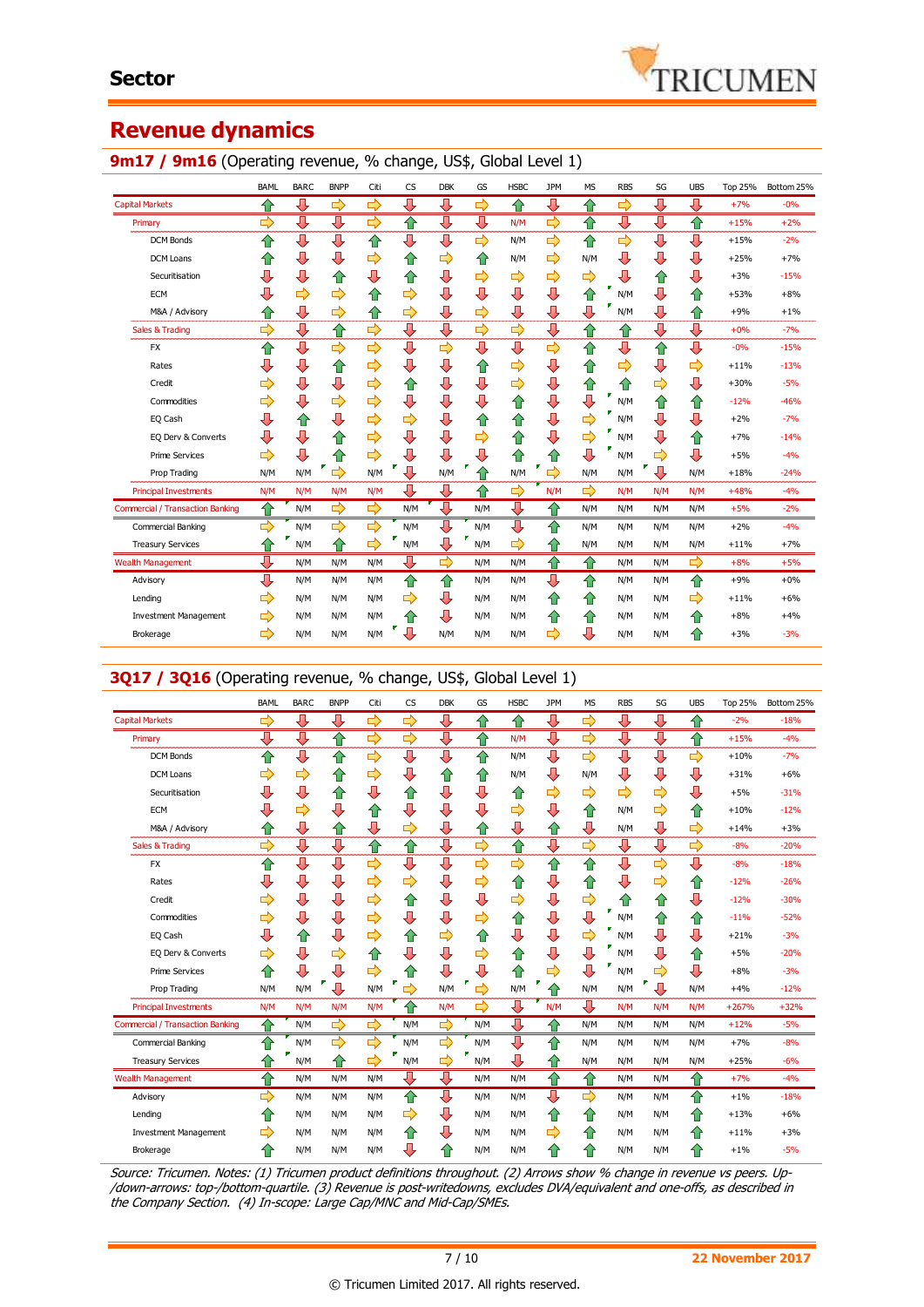

# **Operating cost / income** (US\$, Global Level 1)



FICC Equities



Source: Tricumen. Notes: (1) TRIC product definitions, standard deviation, product Level 1; (2) Operating expenses exclude one-off non-operational items, insurance-related benefits & claims, and credit expense/recovery/NPL provisions. Capital expenditure is included as accrued. Litigation expense is allocated to front-line units. (3) positive values indicate outperformance; missing fields indicate that data is not meaningful, or available; (4) outliers are excluded. (5) RBS does not compete in Equities markets.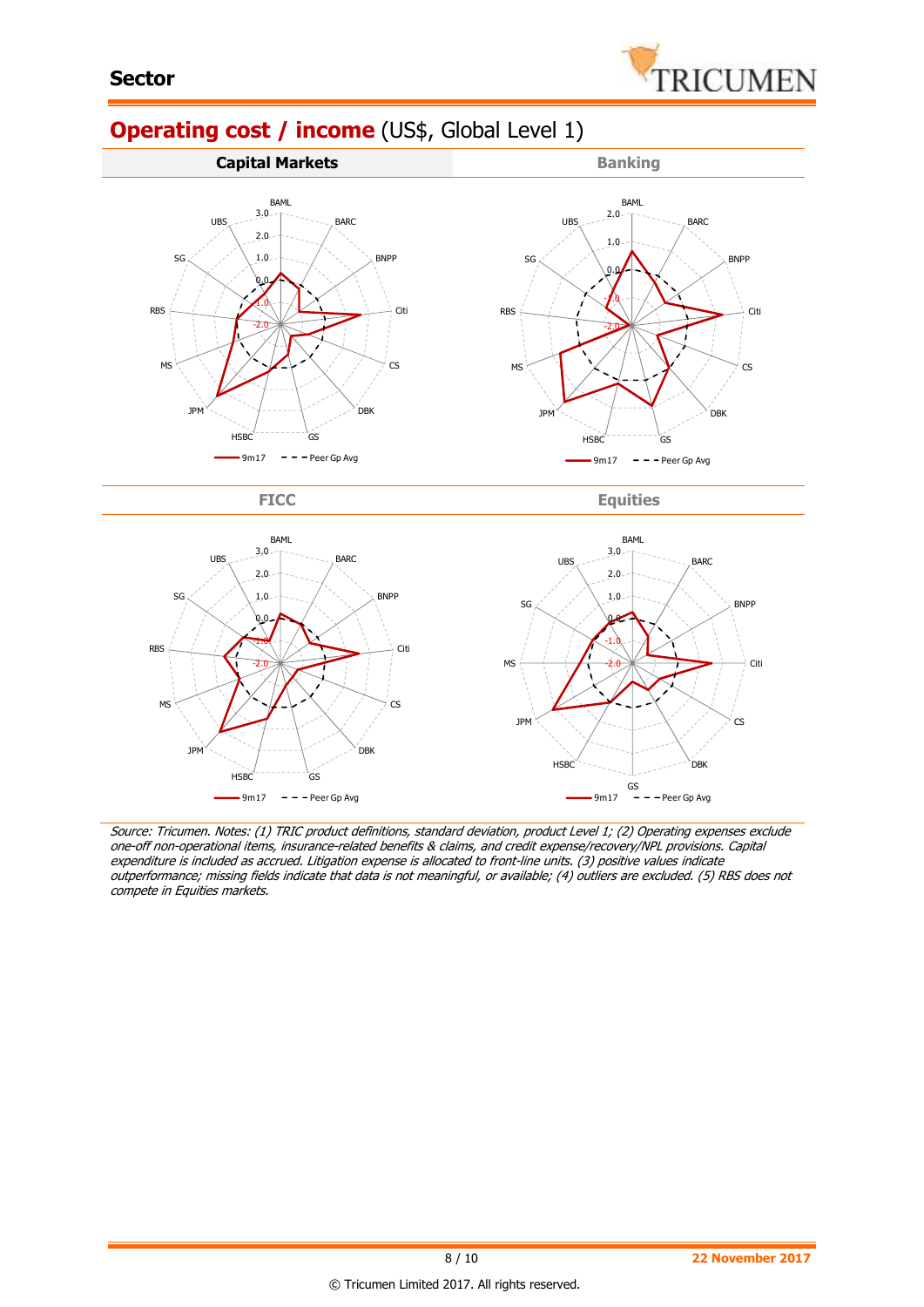

# **Operating revenue / FO headcount** (FTE, US\$, Global Level 1)



FICC Equities



Source: Tricumen. Notes: (1) TRIC product definitions, standard deviation, product Level 1; (2) positive values indicate outperformance; missing fields indicate that data is not meaningful, or available; (3) outliers are excluded. (4) RBS does not compete in Equities markets.